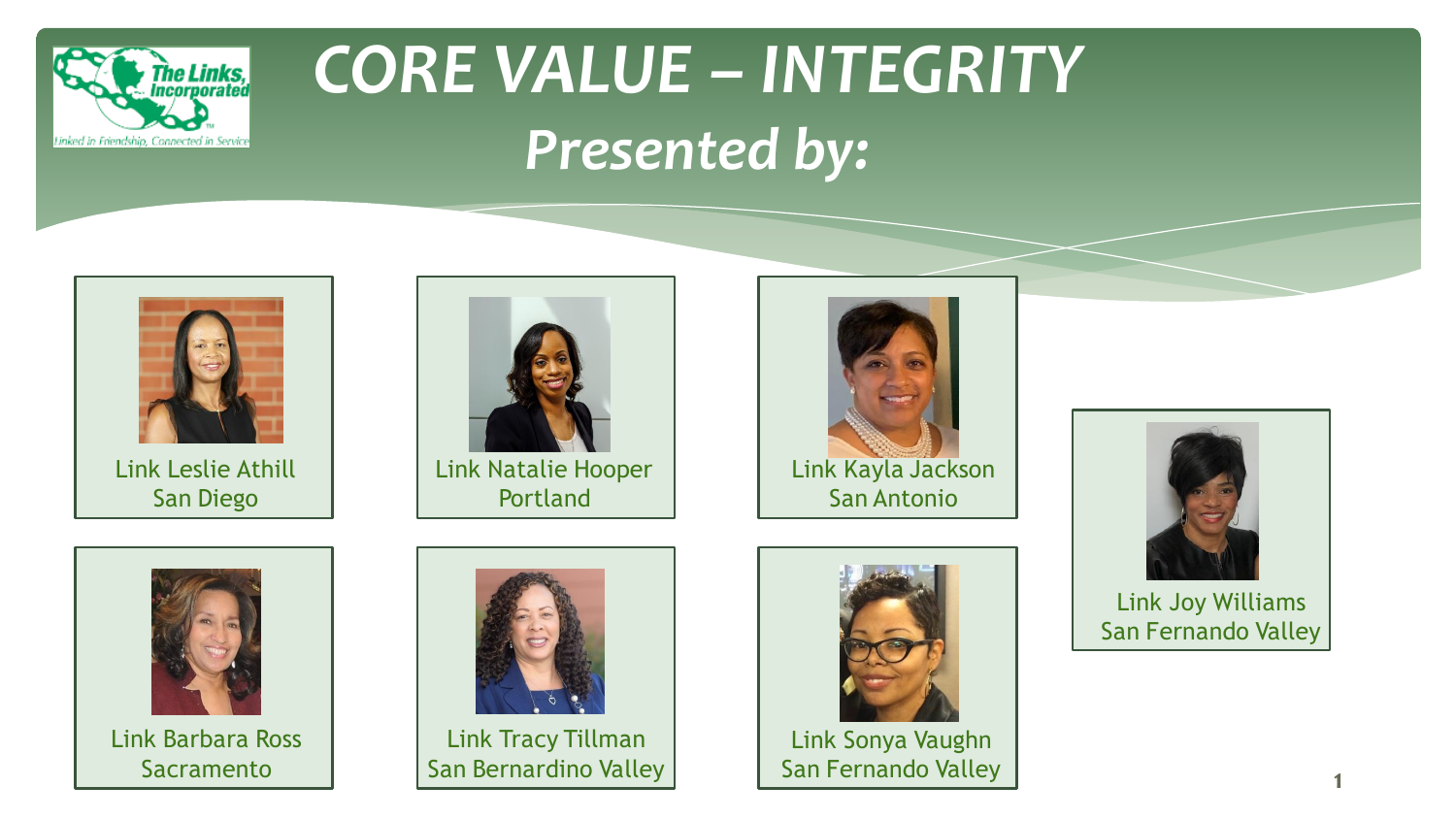## **The Traits of Someone With True Integrity…**

- **Offering to Help Others in Need**
- **Conveying True Kindness**
- **Doing What's Right Even When No One is Watching**
- N **Showing Respect to Others**
- N **Choosing Honesty in All Things**
	- **Showing Regular Reliability**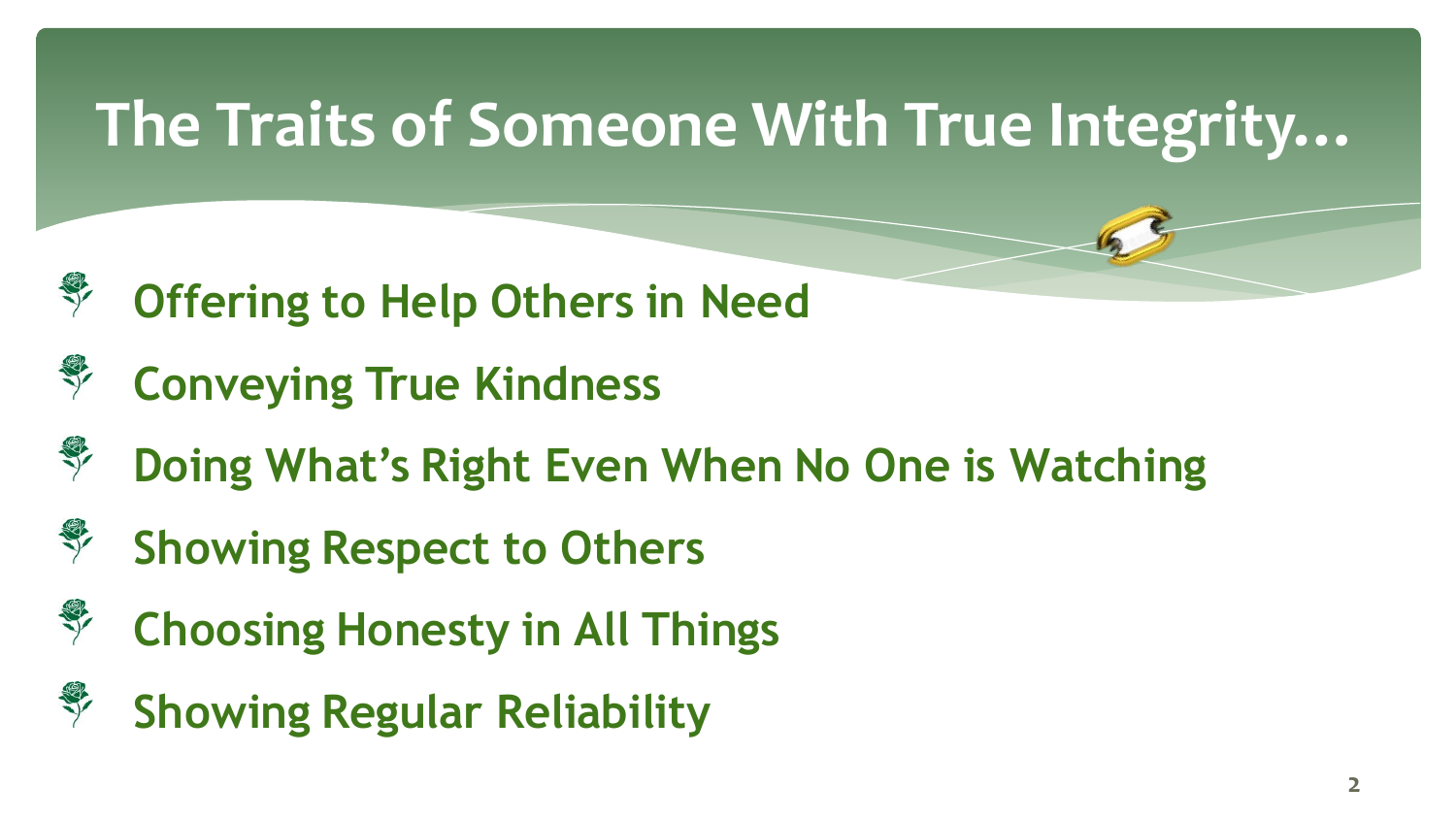

## **Offering to Help Others in Need** *San Bernardino Valley (CA) Chapter*

#### *Help Others:* **International Diaper Program**

- San Bernardino Valley Chapter International Trends and Services (ITS) Facet is meeting the needs of people of African descent by enhancing quality of life through its International Diaper Program.
- $\cdot$  Traditionally mothers in undeveloped countries do not diaper their babies due to lack of resources, health acuity and cultural influences. Bacteria is transferred from one family member to another handling the undiapered child.
- ◆ Our chapter developed a simple tool to combat the harmful effects of fecal-oral transmission: converting recycled t-shirts into t-shirt diapers! To date more than 90,000 t-shirt diapers have been fabricated and transported to Africa, Haiti and Cuba.

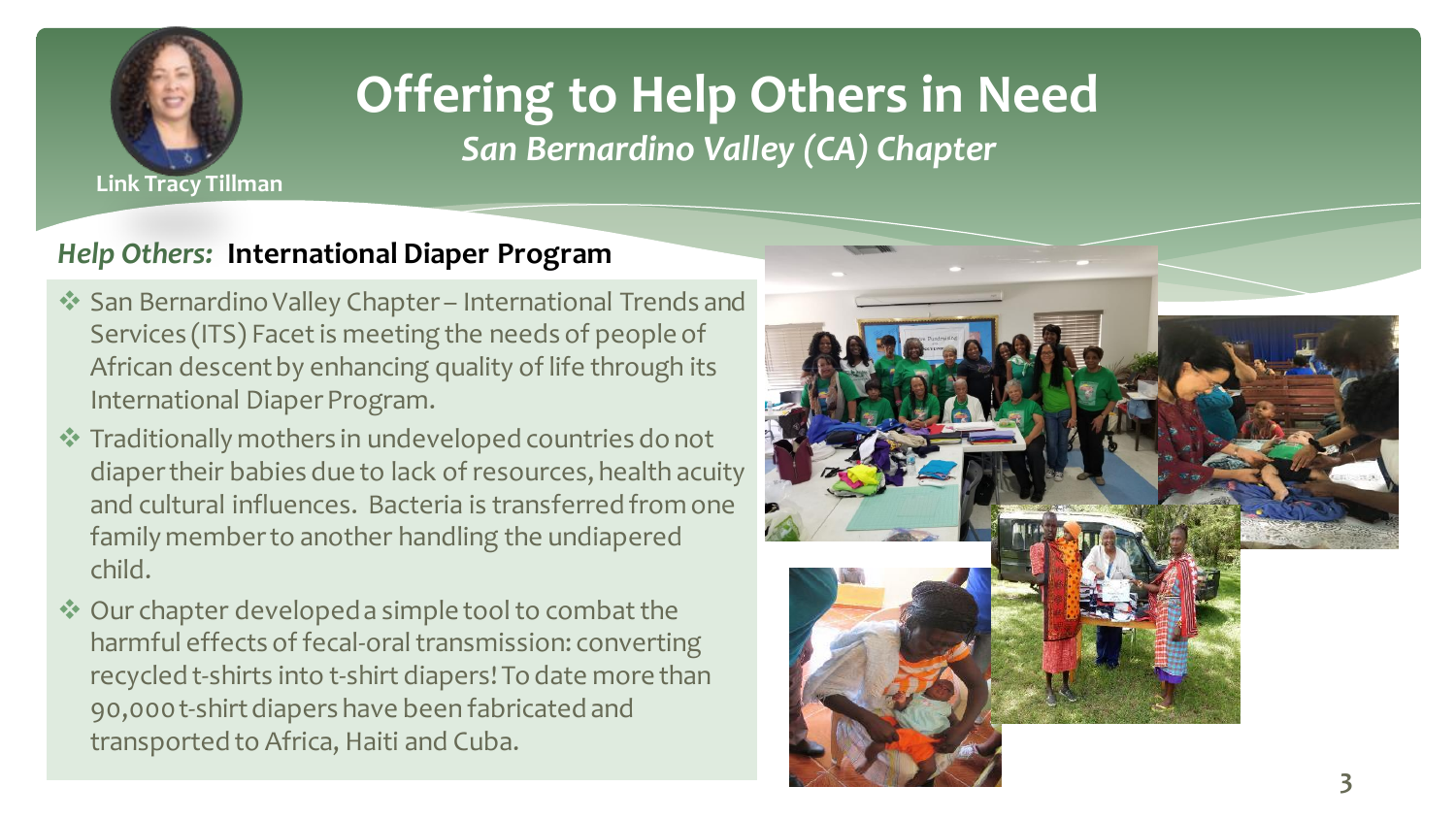

## **Conveying True Kindness Sacramento (CA) Chapter**

### *True Kindness:* **Youth Community Service (Homelessness)**

- **❖ People with** integrity are kind.
- $\triangle$  A person with true integrity knows that there is strength in being unrelentingly kind.





- **❖ Sacramento Chapter** teaching youth that people of integrity value serving the community.
- **→ 27 high school juniors /** seniors are hard at work choosing a community project. They decided to focus their advocacy and service efforts on homelessness.

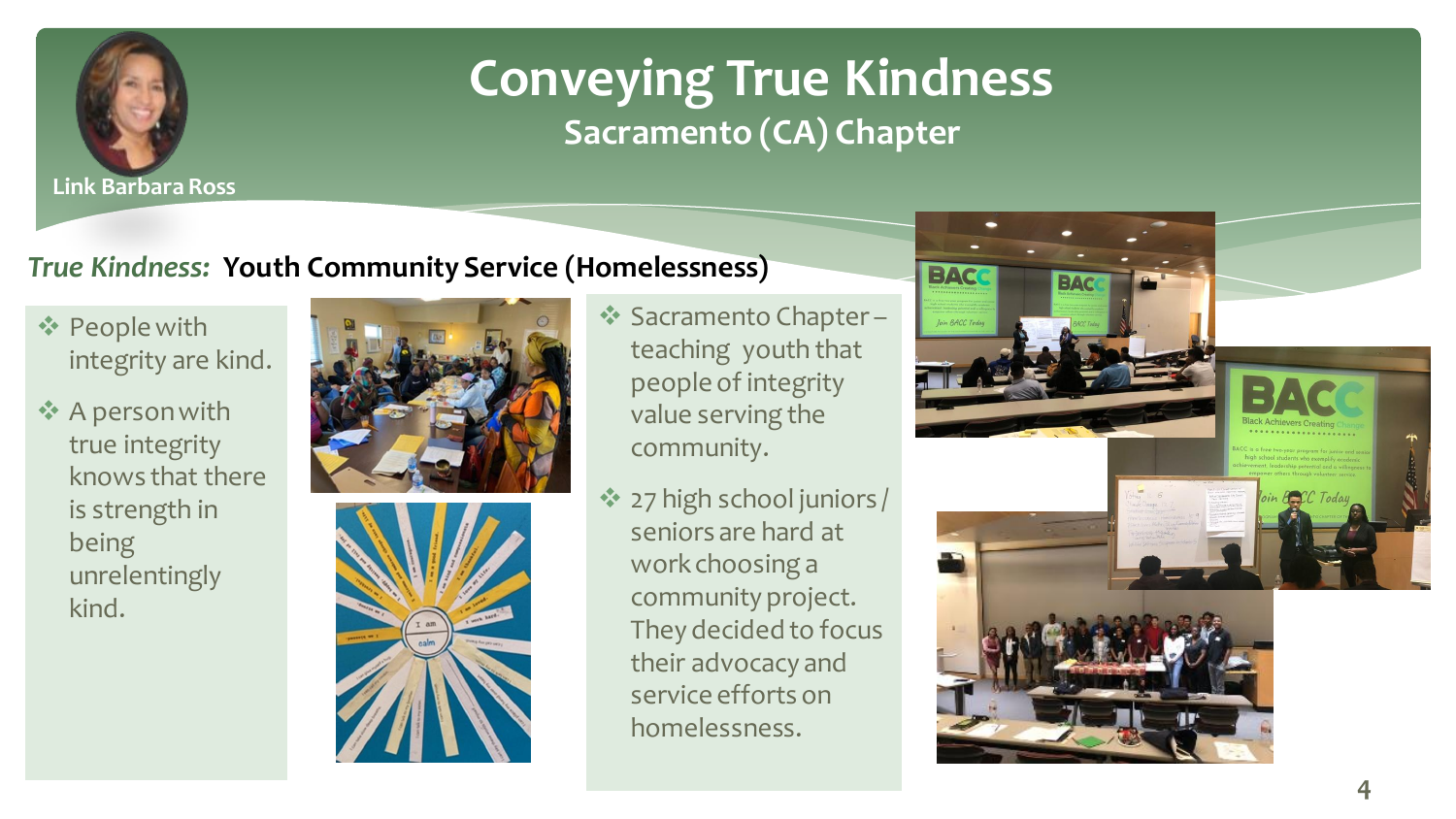### **Doing What's Right Even When No One is Watching Portland (OR) Chapter Link Natalie Hooper**

### *…Even When No One is Watching:* **Heart Links Step Challenge**

- ◆ Members of the Portland (OR) Chapter of The Links, Incorporated, have been dutifully recording their steps, as part of the Heart Links 75,000,000 Step Challenge.
- Even during this time of uncertainty and physical distancing, we have been steadfast in keeping ourselves moving, self reporting monthly steps to our HHS chair with integrity, and staying healthy and safe.
- $\cdot$  These photos were taken back in September 2019, when we walked 2 miles - Walking For Healthy Living!



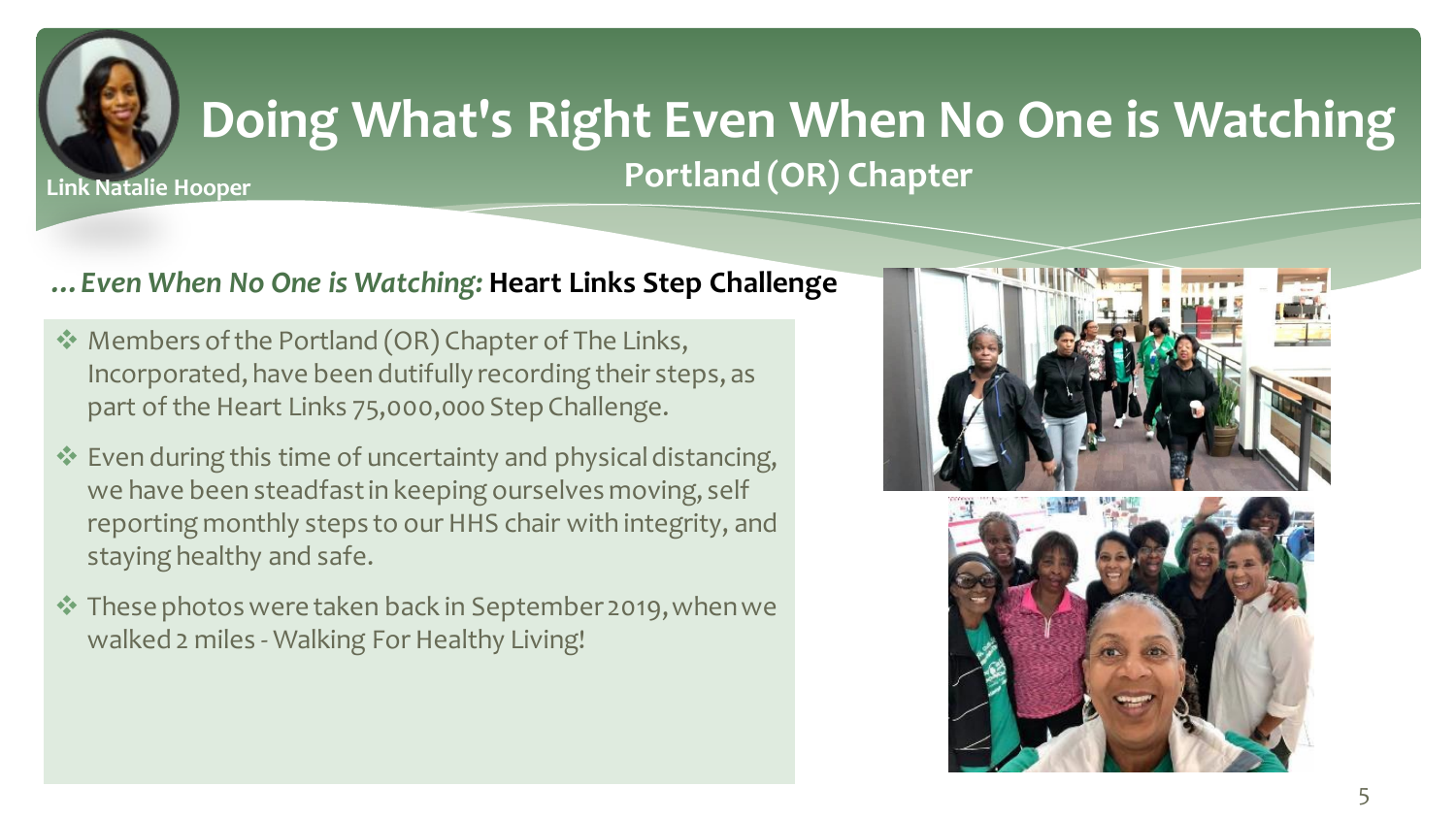

## **Showing Respect To Others San Fernando Valley (CA) Chapter**

**Link Sonya Vaughn**

#### **Link Joy Williams**

### *Showing Respect:* **Chapter Meetings**

- San Fernando Valley Chapter always shows respect to each other, especially in chapter meetings.
- This may seem minor, but it gives whomever is speaking a chance to reflect on how they feel, and to really get their point across.
- When we show that we respect each other, we are essentially giving value to each other's well being and ideals.
- A person displaying integrity will show respect, even if it is not earned.
- By taking the higher ground, you are confirming that you not only respect yourself but that you can rise above.

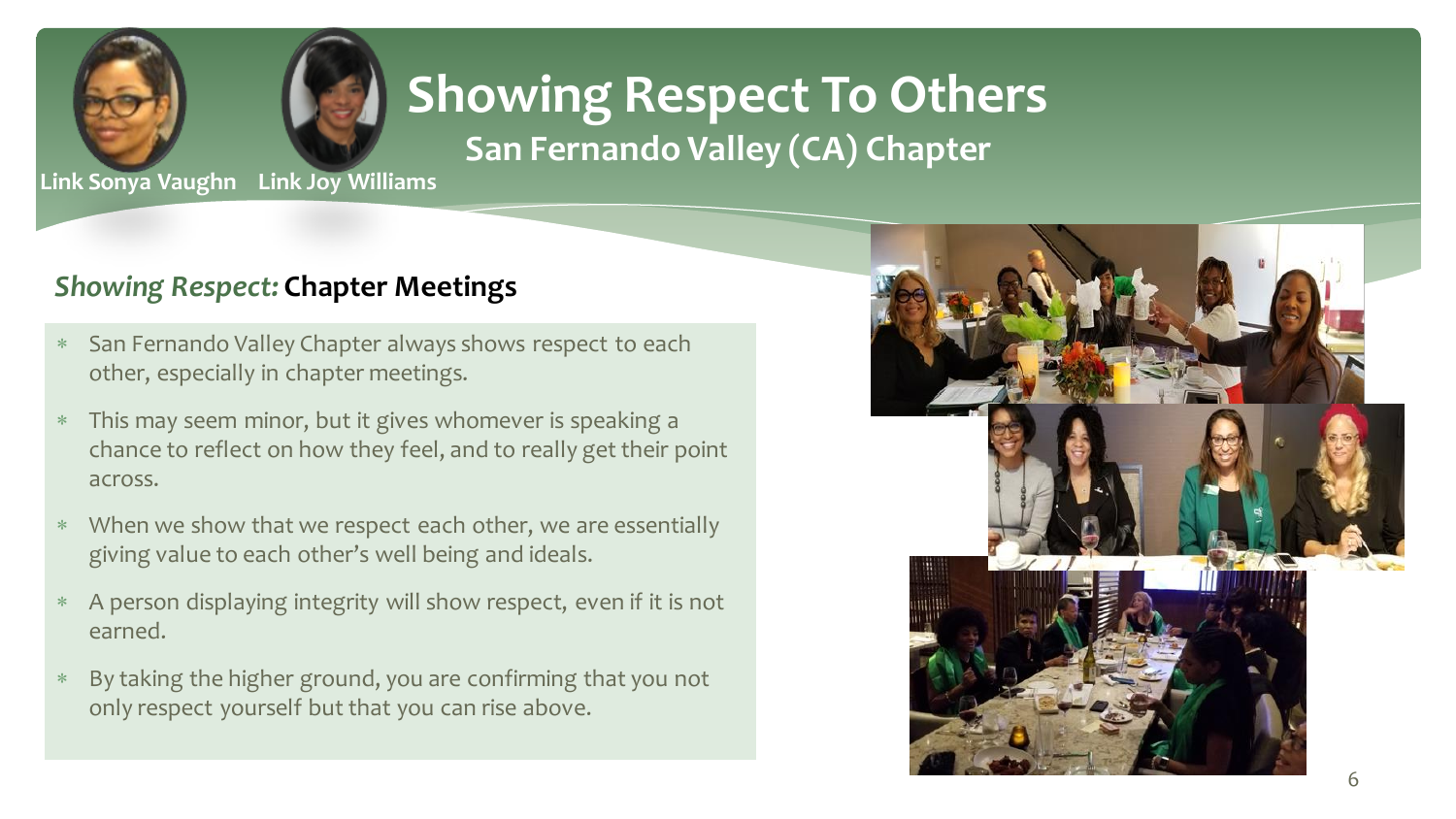

## **Choosing Honesty in All Things San Diego (CA) Chapter**

#### *Be Honest: Links Achiever Program*

- Each year, through its Links Achiever Program, The San Diego Chapter brings together ~20 high school seniors to participate in a 6-month long enrichment program.
- These young men attend college prep workshops, go on field trips, attend sessions where they learn life-skills, explore career options, socialize with each other and interact with their mentors.
- Through this program these young men engage in healthy debate on current events and speak their mind in a safe and accepting environment.
- By attending this program, these young men develop a life-long brotherhood based on two critical aspects of integrity – honesty and trust.

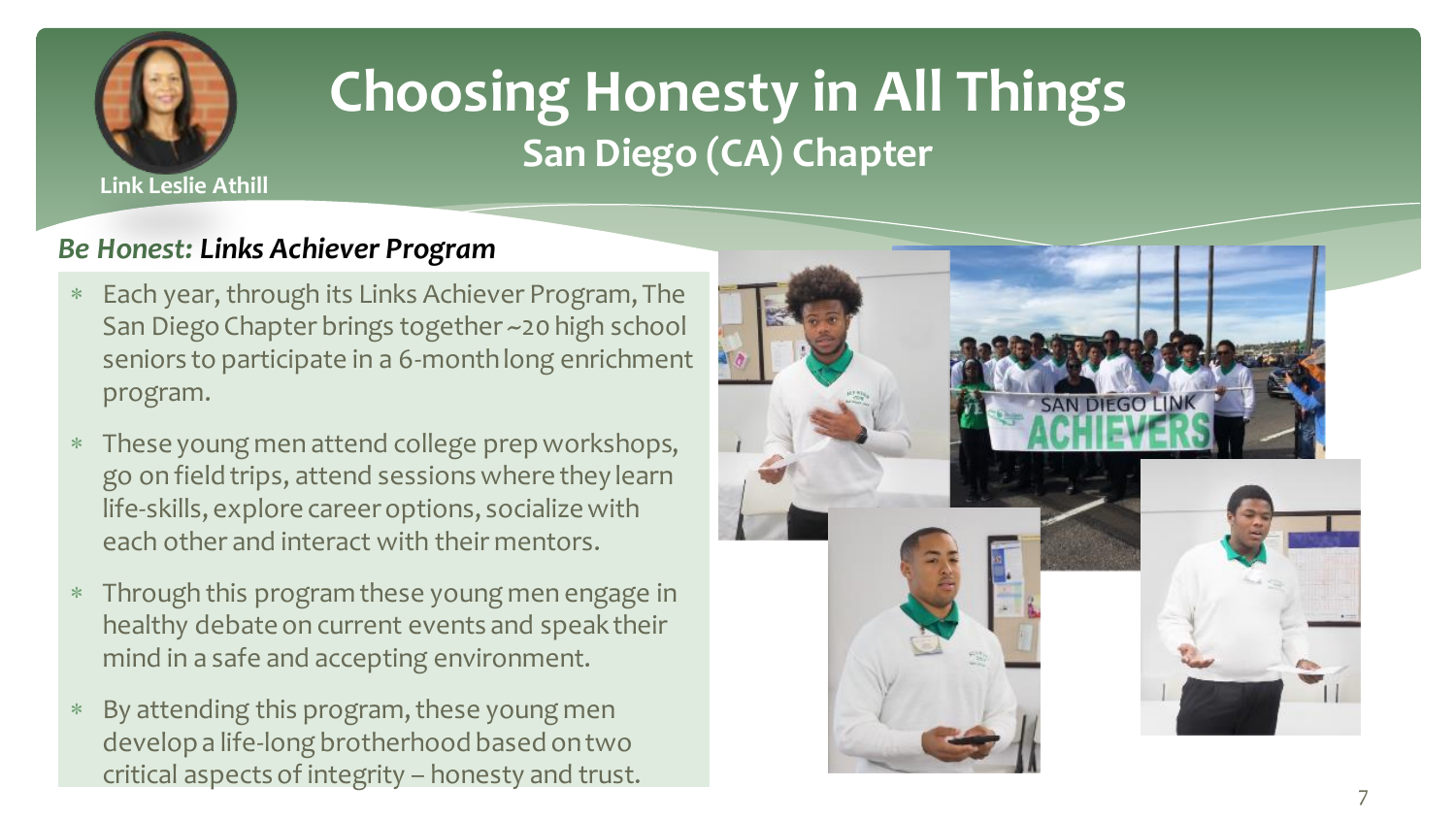

## **Showing Regular Reliability San Antonio (TX) Chapter**

### *Be Reliable: East Side Boys & Girls Club*

- $\cdot$  The San Antonio (TX) Chapter has partnered with the East Side Boys & Girls Club of America for the past 5 years to deliver weekly after school mentoring to middle school students.
- Our umbrella programs have allowed our facets to spend a valuable hour after school every Monday during the academic school year with our B&GC students.
- $\cdot$  The students look forward to Links activities and can count on us to be there!
- \* Reliability is vital in mentor/mentee relationship.
- $\cdot$  True integrity means always showing up to an obligation